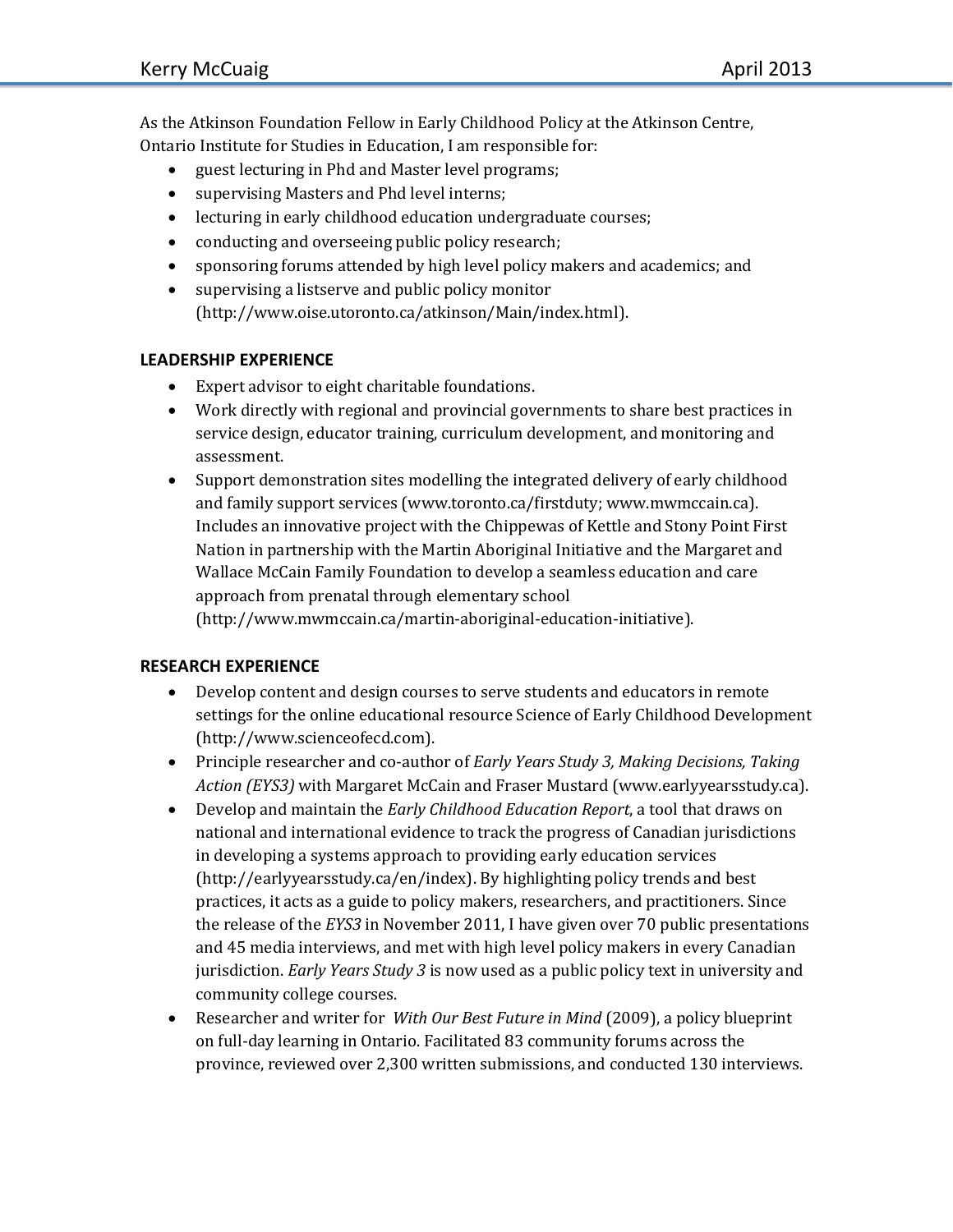Principle researcher and author for *Early Childhood Education and Care: Next Steps*  (2009), the Report of The Standing Senate Committee on Social Affairs, Science and Technology, documenting the latest national and international policy developments in early childhood education and care service delivery.

## **INTERNATIONAL EXPERIENCE**

- Presented to the Organization for Economic Cooperation and Development Network on Early Childhood Education and Care (Paris, 2012) and UNESCO's Early Childhood Coordination and Integration project (Brussels, 2012).
- Consulted with the Aga Khan Development Network (Geneva, 2012) on the content and promotion of the international edition of the *Science of Early Childhood Development*.
- Key note speaker at international conferences, including the second International Symposium on Early Childhood Development (Sao Paulo, September, 2012) and the Models of Early Childhood Services (Montreal, June 2012). AKFC Seminar and Live Webcast: Action Today for Results Tomorrow: Public Policy for a Child's Healthy Future (Ottawa, February 2012).

## **PUBLICATIONS**

Selected publications as author and/or principle researcher/writer:

Investing in the health of children. Serving all children to catch the most vulnerable. (2012). *Healthcare Quarterly, 15*(4), 26-31.

*Modernizing the Early Years: Submission to the Government of Ontario in Response to Modernizing Child Care in Ontario.* (September 2012). Atkinson Centre for Society and Child Development, OISE/University of Toronto.

*Trends in Early Education and Child Care: Resource for the Government of the Northwest Territories*. (July 2012). Atkinson Centre for Society and Child Development, OISE/University of Toronto.

*Pain and Gain for Early Learning in Ontario Budget 2012.* (March 2012). Atkinson Centre for Society and Child Development, OISE/University of Toronto.

*Did we Elect McGuinty or Drummond?* (February 2012). Atkinson Centre for Society and Child Development, OISE/University of Toronto.

Not on the backs of our children. (July 2011). *Toronto Star*.

*Early Years Study 3: Making decisions, taking action.* (2012). Margaret and Wallace McCain Family Foundation. Toronto.

*Early Childhood Education and Care: Next Steps.* (2009). Senate of Canada. Ottawa.

*With Our Best Future in Mind: Implementing Early Learning in Ontario.* (2009). Government of Ontario. Toronto.

*Zero to Six: The Foundation for School Success.* The Learning Partnerships. Toronto. 2008.